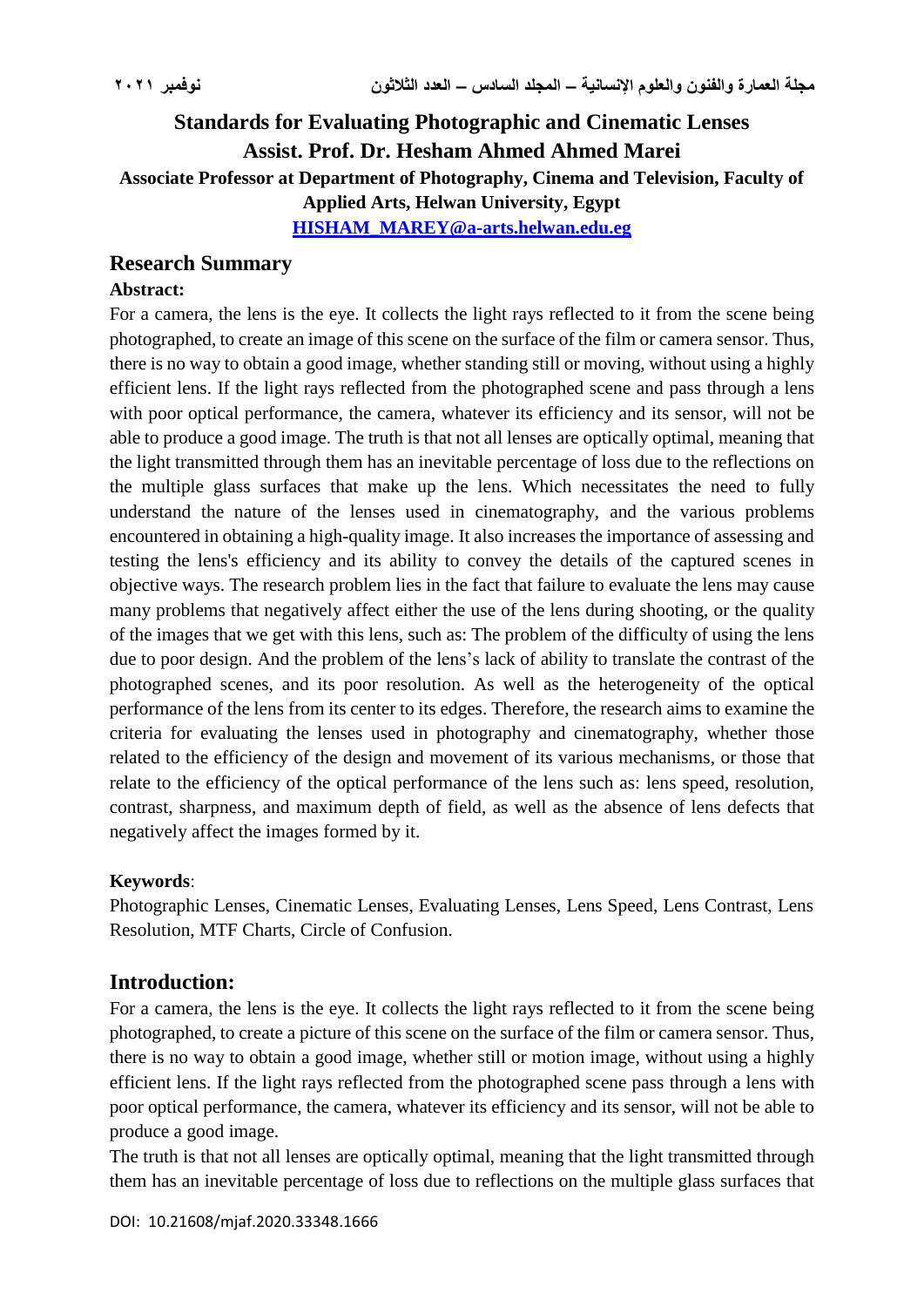make up the lens, as well as on the internal mechanical surfaces of the lens. Each of the glass surfaces that make up the lens reflects a portion of the light that falls on it and does not perform it. This loss of light increases in the case of zoom lenses, because it contains many glass surfaces forming it.

The quality of lens performance does not come by chance, but rather is a product of good design, taking into account the smallest details in the manufacture of glass surfaces that consist of it, and the development of materials used in coating, and work to correct its defects in the best way, so that we get the best possible results from them. Which necessitates the need for a full understanding of the nature of the lenses used in photography, and the various problems encountered in obtaining a high-quality image. It also increases the importance of assessing and testing the lens's efficiency and its ability to convey the details of the captured scenes in objective ways.

There are many elements that the lens is evaluated based on, including those related to the mechanical properties of the lens, such as: the durability of the materials used to make them, the smoothness and homogeneity of movement of the aperture control mechanisms, focusing, focal length and image stabilization. Including what relates to the efficiency of its visual performance, such as: the lens speed, resolution, contrast, depth of field, and how far it is free from lens defects that negatively affect the images formed by it, such as chromatic aberration, vignette, distortion, breathing and flare.

Therefore, we will study in this research all the factors affecting the quality of the lens and the efficiency of its mechanical and optical performance, in order to find out the criteria for evaluating the lenses used in photography or cinematography, to obtain the maximum possible image quality.

# **Problem statement**

Failure to evaluate the lens before using it in shooting may cause many problems that negatively affect the use of the lens during shooting, or the quality of the images that we get with this lens, as follows:

• The problem of difficulty using the lens due to poor design, either to shorten the path of the focusing ring, or the lack of smoothness, and homogeneity of the movement of the control rings in the aperture and focusing and focal length.

- The problem of the loss of light penetrated from the lens due to the light reflections on the glass surfaces forming it.
- The problem of the lack of the lens's ability to translate the contrast of the photographed scenes, and its poor resolution strength.
- The problem of the heterogeneity of the optical performance of the lens from its center to its edges.
- The problem of the negative impact of lens defects on the images it produces.

# **Aims and objectives**

The research aims to determine the criteria for evaluating the lenses used in photography and cinematography, whether those related to the quality of the lens construction, the efficiency of the design and movement of its various mechanisms, or those that relate to the efficiency of the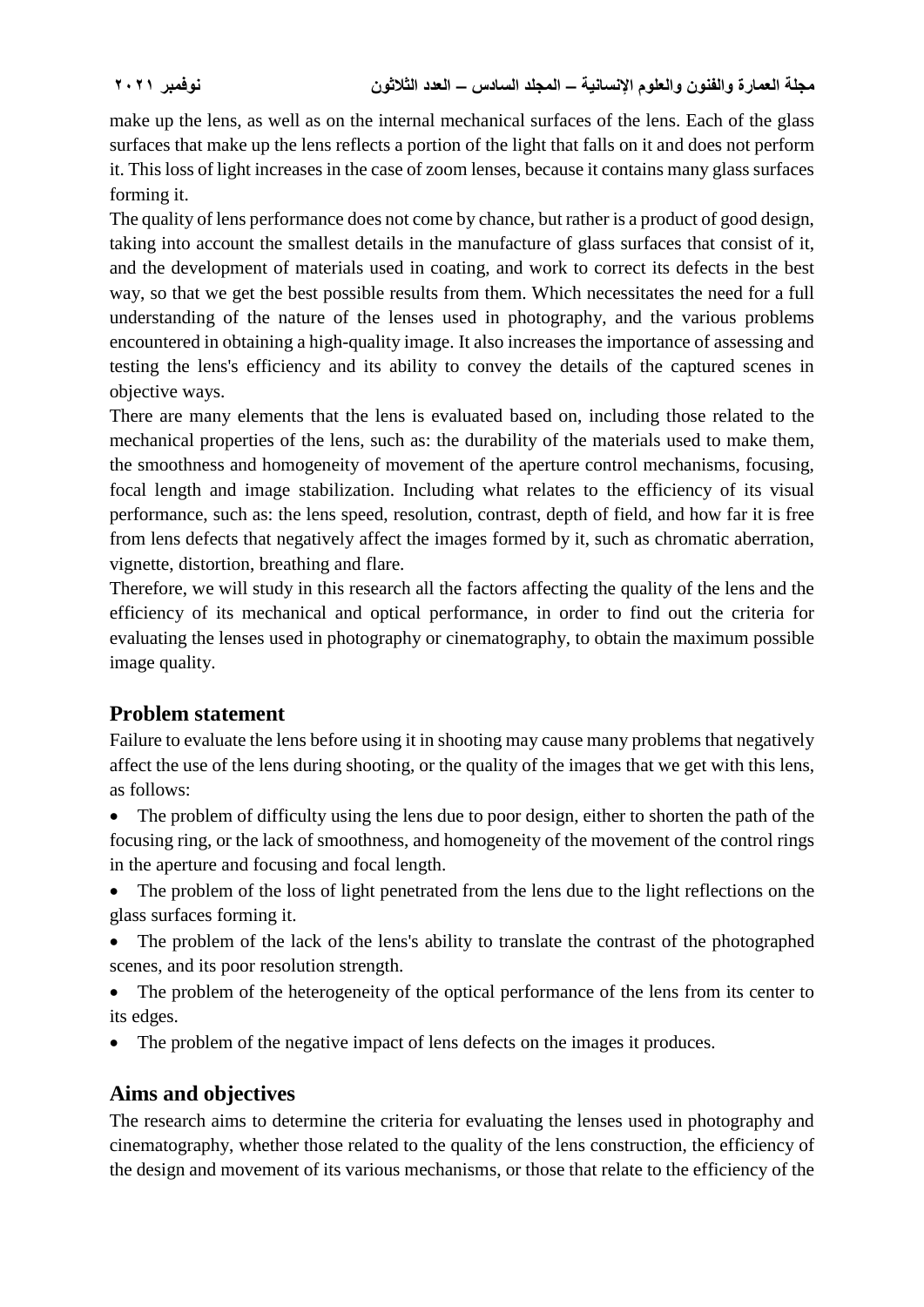optical performance of the lens such as: the speed of the lens, resolution, contrast, sharpness, and maximum depth field to it, as well as free from defects of the lenses that negatively affect the images created by it, in order to obtain the maximum possible quality of the photographic or cinematic image.

# **Methodologies**

The research follows the descriptive analytical method by studying all the factors affecting the quality of the lens and the efficiency of its mechanical and optical performance, in order to determine the criteria for evaluating the lenses used in photography and cinematography.

# **Conclusions**

 All lenses are not optically optimal, as it is virtually impossible for the lens to reach 100% of the light transmitted by them, due to the reflections on the multiple glass surfaces that make up the lens. This loss of light increases in the case of zoom lenses because it contains many glass surfaces forming them.

• The lens glass surfaces are coated with materials that reduce the loss of light passing through the lens, increasing the amount of light transmitted, thereby increasing the speed of the lens. These coatings also reduce flare, increasing image contrast. Without these coatings, the lens will have practically no value.

 Most telephoto and zoom lenses include anti-shake feature, which allows shooting at slower shutter speeds while holding the camera in hand, while preserving image sharpness, without any vibration.

• The value of  $f - stop$  is an engineering relationship between the length of the focal length and the length of the aperture diameter, and therefore it does not take into account the amount of light lost inside the lens, and the value of  $T - stop$  is more accurate to express the light transmitted from the lens, because it is calculated for each lens individually, depending on the amount of light actually transmitted from the lens. Therefore, the value of  $f - stop$  is used in depth field calculations, while  $T -$  stop is used when calculating exposure. Usually, the value of T – stop is less than the value of  $f$  – stop specified on the lens by the equivalent of  $1/2$  or  $1/3$ f-stop, and this difference increases in the zoom lenses, sometimes reaching a full aperture.

 $\bullet$  Each lens has an optimum range of f – stop values that give the sharpest image, this range usually starts from two narrower lens apertures than the widest aperture, and usually reaches f  $/$  11. In other words, the best  $f - stop$  values that can be used to obtain the maximum possible sharpness in the image, are the values that mediate the range of apertures that the lens allows. Any value above or below this range will produce images of relatively low sharpness.

• The speed of the lens is determined by the widest aperture that it can be photographed, which is expressed with the lowest f-stop value written on the lens, and the higher the speed of the lens, the more it can be used for shooting in low-light conditions. Increasing the speed of the lens does not necessarily mean that the efficiency of its optical performance is higher than that of slower lenses, but it only means that it allows shooting in lower lighting conditions. Therefore, if the lens will not be used in low-light conditions that require a very wide aperture, we should not consider the high-speed standard when choosing the lens used for shooting.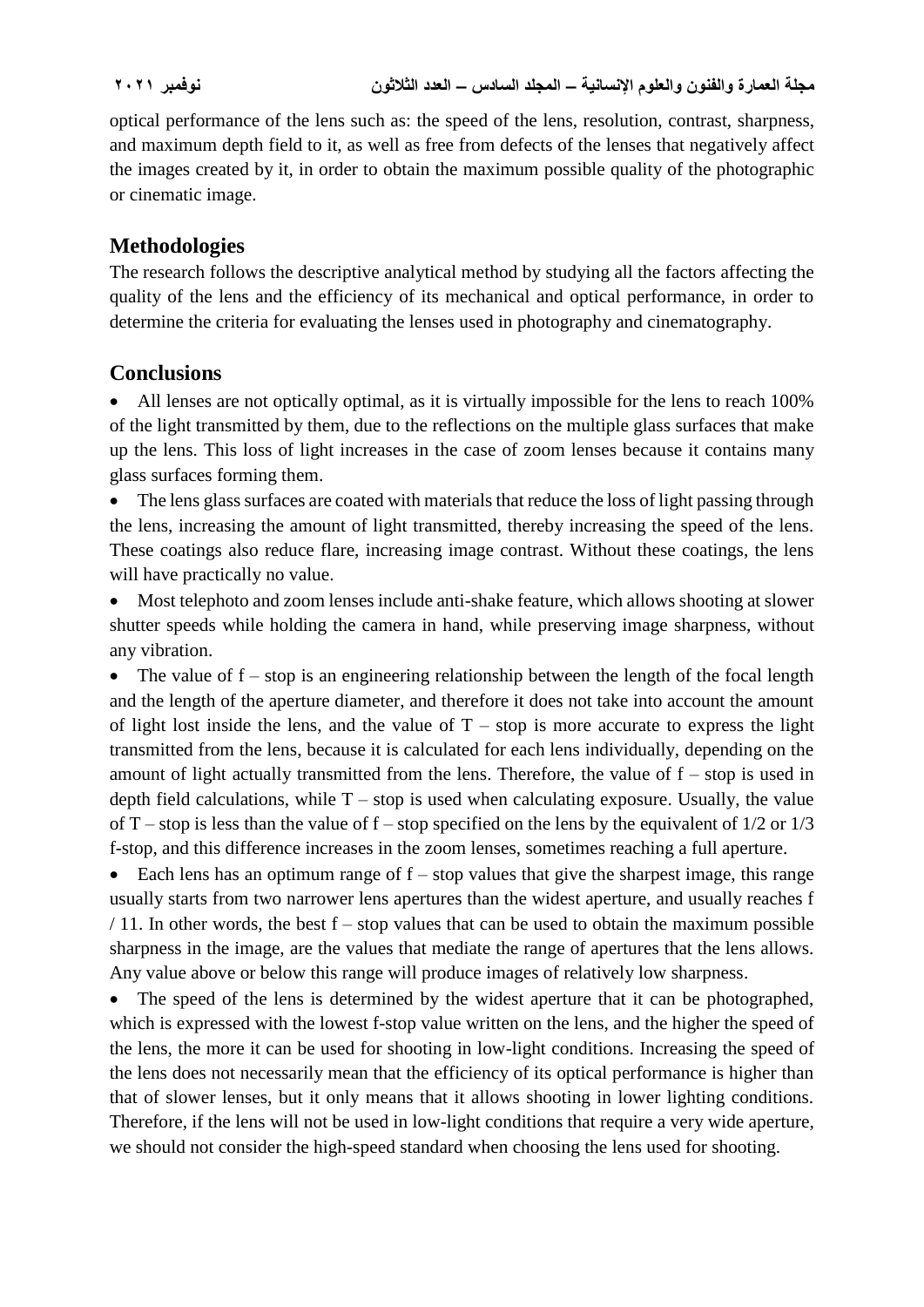• The lens is at its best optical performance at its center, whether in terms of resolution, sharpness, or contrast, and the further we move away from the center of the lens, the lower its performance, to reach the worst possible level at its edges.

 The resolution is defined as a measure of the lens's ability to reproduce the very fine details of the subject being photographed. And the lens's ability to distinguish these subtle details is subjected to their ability to translate the contrast between these details, so that they can be distinguished in the picture. The less the lens is able to transmit the contrast of the original subject to the image, the less its ability to distinguish the fine details of this subject, and therefore the less its resolution.

• The MTF diagram is used to draw an integrated picture of the efficiency of the optical performance of the lens in transmitting contrast and the resolution, as it measures the lens's ability to transmit details, the higher the number of lines depicted in millimeters. It also measures the performance efficiency of the lens over its diameter from the center to the ends.

• The circle of confusion value determines the largest circle that the image of the point in the original scene can reach, so that the eye distinguishes it as a point and not a circle, and if the area of this circle exceeds the value of the confusion circle, the eye will distinguish it as a Circle, lose its sharpness and lose its details. It is the value upon which the maximum depth of field of the lens is determined.

 The term bokeh is used to express aesthetic properties in the appearance of out of focus parts in the image. One of the important elements in assessing lens quality is the appearance of blurred parts in areas outside of clarity. Where the lens is considered to be a good bokeh effect, if the out of focus circles that produce it, have a high brightness in the center, and gradient in darkness as we go to the edges, then the circles are smoothly consistent with the surrounding environment. If the blurred circles produced by the lens are homogeneous, or worse if their edges are of high brightness, and their center is dark, the blur effect of the lens is described as bad bokeh.

• When assessing the lens by reading the MTF chart, keep the following in mind:

• The higher the curves in the diagram, the better the optical performance of the lens, whether in its transfer of contrast, or in the resolution.

 The lower the speed of the curve's slope, while it is pointing to the right, this indicates that this lens performs better in transmitting the contrast, and resolution at the edges.

 As the continuous curve approaches the intermittent curve, this means that the performance of the lens is close to both types of oblique lines at different angles, which makes the bokeh effect on images of this lens better. Also, the background blur is better when out of focus.

• The MTF chart provides valuable information about the lens's resolution, and how well it transmits the contrast, but it still does not give us enough information about other lens properties, which affect the quality of its images, such as optical aberration, either linear or chromatic, as well as flare.

 It is not correct to make comparisons between the MTF diagrams of different lenses in their focal length, because curves expressing lenses with a wide focal length will be steeper as we go to the right, unlike telephoto lenses, the degree of which is the slope of their curves less. Therefore, comparisons should only be made between schemes of similar lenses in their focal length.